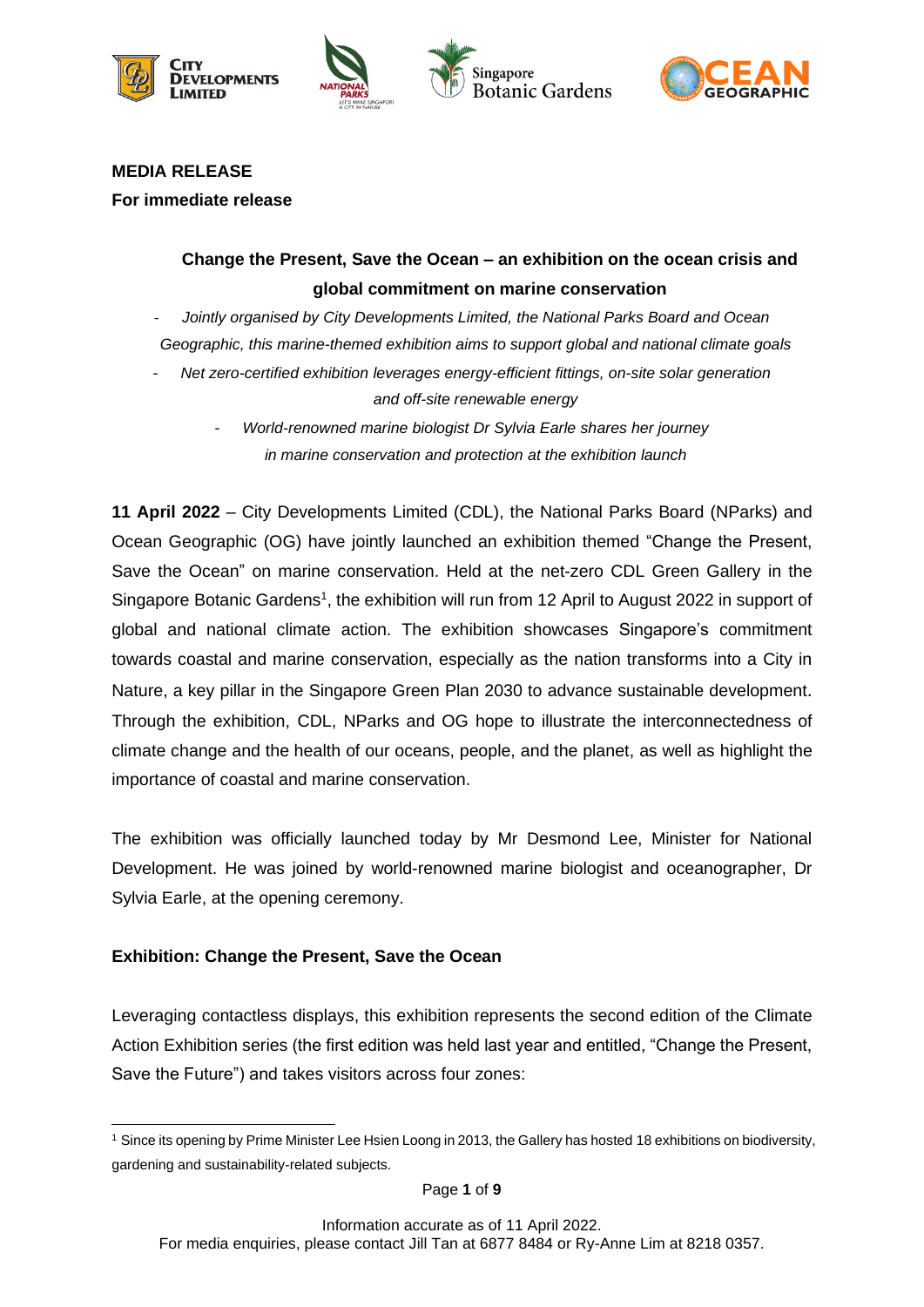

- 1. **Global Action**: Protecting the Ocean, Our Life Source spotlighting COP26 and global efforts across sectors to conserve and sustainably use the ocean, seas and marine resources for sustainable development
- 2. **Local Action**: Marine Conservation in Singapore showcasing NParks' role in protecting marine biodiversity and habitats, including the Marine Conservation Master Plan and various species recovery and community engagement efforts
- 3. **The Private Sector**: CDL and the Green Building Movement towards Net Zero through innovation and partnerships beyond borders
- 4. **Your Part in Ocean Action**: A showcase of breathtaking photos and videos from Ocean Geographic and partners, underscoring the threats to ocean and marine life (please refer to **Annex A** for visuals and details).

Mr Sherman Kwek, Group Chief Executive Officer of CDL, said, "Over time, mankind has caused devastating impact on the ocean and marine life. However, through education and positive behavioural changes, we can mitigate the destructive practices and allow the ocean to gradually heal over time. Post COP26, this ocean-themed exhibition is a timely reminder of the importance of collaboration across sectors and borders in order to protect our oceans. In line with CDL's longstanding commitment to engage and advocate for sustainability issues, this second edition of our Climate Action Exhibition series at the CDL Green Gallery spotlights 'SDG 14: Life Below Water'. We hope that visitors will gain a better understanding and appreciation of the pressing issues surrounding marine conservation and biodiversity, spurring them to support national and global efforts in climate action."

Professor Leo Tan, Chairman of the Garden City Fund, NParks' charity arm and an IPC, said: "Singapore's coastal and marine habitats, though small in size, support a rich assemblage of biodiversity. For instance, more than 250 hard coral species can be found in Singapore's waters out of over 500 species within the region. New discoveries are also constantly being made. Collective action with the community, on both a regional and international level, is therefore key in conserving these habitats for native biodiversity to thrive. Together, we can grow Singapore into a City in Nature, protecting its natural heritage for ourselves and the generations after us."

In line with the thematic focus on climate action, the exhibition is held at the net-zero CDL Green Gallery located in the Singapore Botanic Gardens. All energy required for the running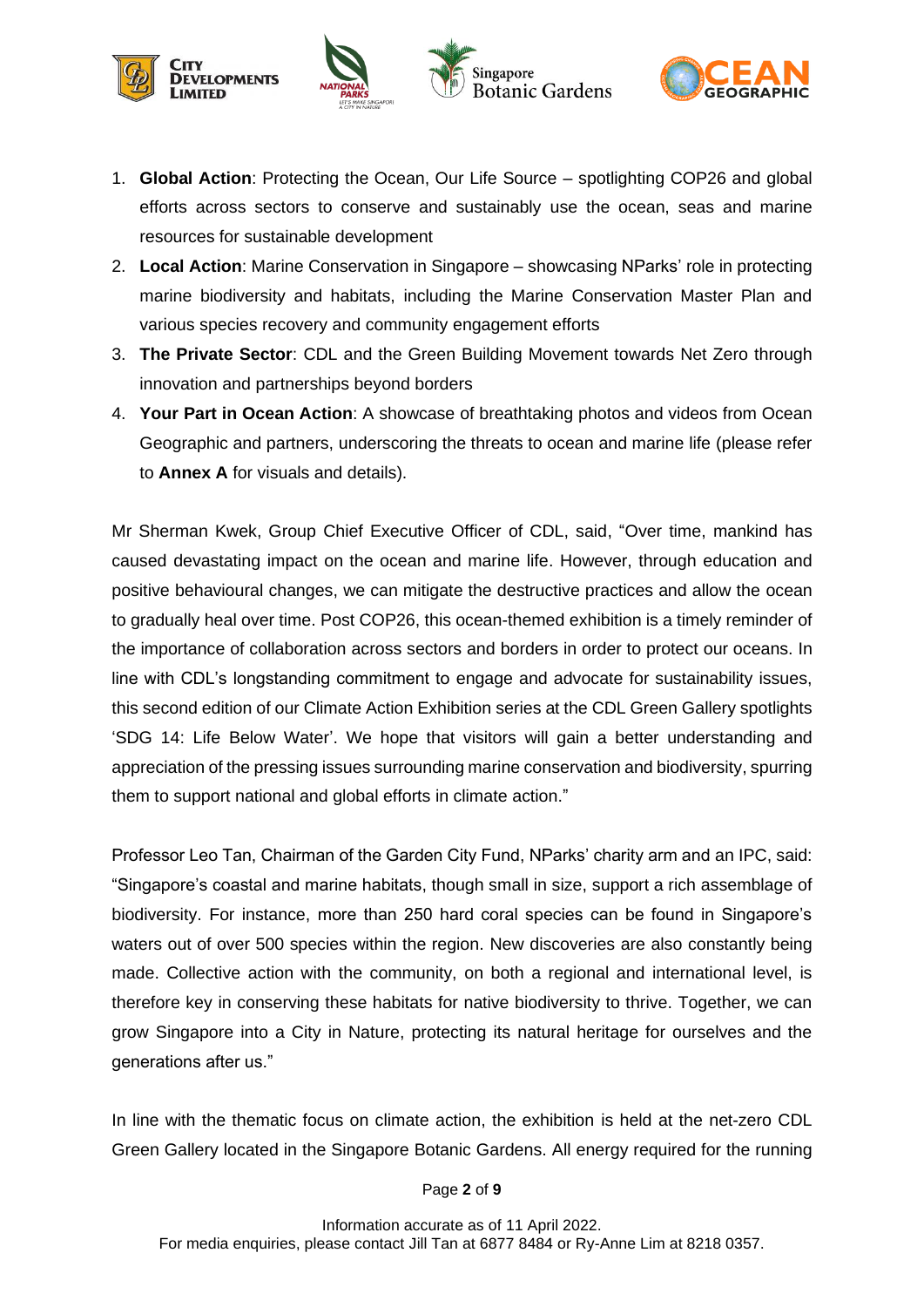





of the exhibition and its energy-efficient multimedia fixtures are offset by on-site solar generation and off-site renewable energy. The exhibition will feature global leaders in climate action, including the United Nations Framework Convention on Climate Change and C40. To extend its outreach, a virtual exhibition is also available on the CDL Sustainability website [\(www.cdlsustainability.com\)](https://cdlsustainability.com/) for overseas visitors to tour the exhibition online.

Before heading down to the Gardens to view the exhibition, the public can check the Safe Distance @ Parks portal (safedistparks.nparks.gov.sg) for the latest updates on visitorship levels. They can also refer to the NParks' website for the latest advisories for gardens, parks and nature reserves in response to the COVID-19 situation.

#### **For media enquiries, please contact:**

| Ry-Anne Lim (Ms)                 | I Jill Tan (Ms)                               |
|----------------------------------|-----------------------------------------------|
| Manager, Communications          | <b>Asst Manager, Corporate Communications</b> |
| <b>National Parks Board</b>      | City Developments Limited                     |
| Tel: 8218 0357                   | Tel: 6877 8484                                |
| Email: ry-anne_lim@nparks.gov.sg | Email: jilltan@cdl.com.sg                     |

#### **About City Developments Limited**

City Developments Limited (CDL) has been Singapore's property pioneer since 1963. It is a leading global real estate operating company with a network spanning 104 locations in 29 countries and regions. Listed on the Singapore Exchange, the Group is one of the largest companies by market capitalisation. Its income-stable and geographically diverse portfolio comprises residences, offices, hotels, serviced apartments, retail malls and integrated developments. As a socially responsible corporation, CDL is fully committed to environmental sustainability and has been initiating and supporting sustained outreach programmes to deliver a lasting and positive impact in the communities where it operates.

For more information on CDL, please visit [www.cdl.com.sg.](http://www.cdl.com.sg/) For details on CDL's sustainability journey, please visit [www.cdlsustainability.com.](http://www.cdlsustainability.com/)

Follow CDL on social media: Instagram: @citydevelopments / instagram.com/citydevelopments LinkedIn: linkedin.com/company/citydevelopments Twitter: @CityDevLtd / twitter.com/citydevltd

## **About the CDL Green Gallery**

Developed and donated by CDL in 2013 in celebration of the company's 50th anniversary, the 3,380 sq ft CDL Green Gallery @ SBG Heritage Museum is an eco-friendly building sited on Holttum Lawn in the Singapore Botanic Gardens. It was conceptualised as an extension of the

Page **3** of **9**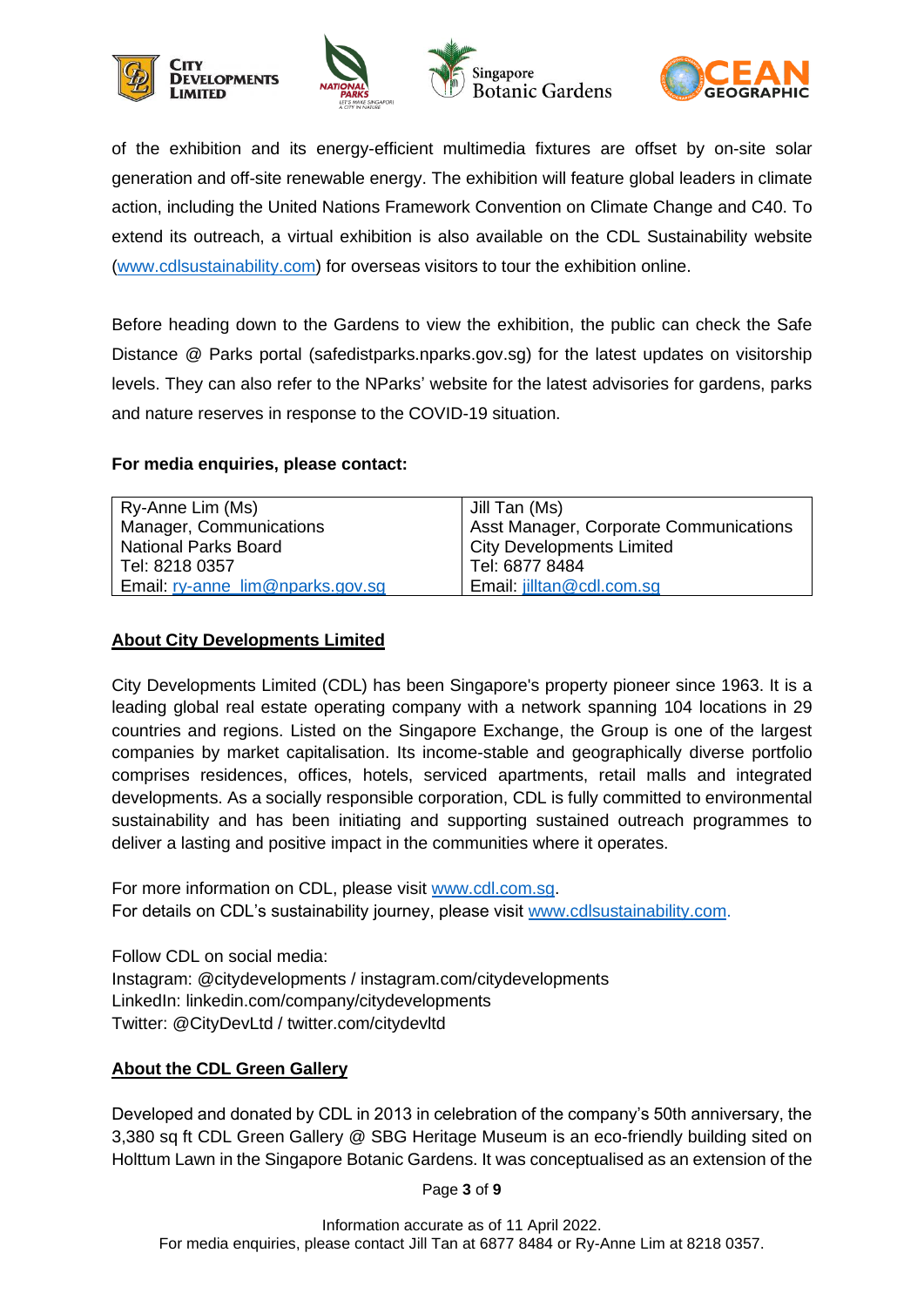



Heritage Museum and features botanical or green-related exhibits that are changed every six to nine months.

Designed to be sustainable right from the start, the project introduced two eco-features for the first time in Singapore: the use of Hempcrete, a bio-composite material; and a prefabricated modular system that reduced on-site construction time to under 24 hours. Rooftop solar panels harvest solar energy to generate an annual energy yield of over 31,000 kWh. This is greater than the gallery's estimated annual energy consumption of about 30,000 kWh/year, making the CDL Green Gallery Singapore's first purposefully built zero-energy Green Gallery.

Other eco-friendly features at the CDL Green Gallery @ SBG Heritage Museum include:

- Green walls. The east and west facades are clad with fauna-attracting plant species to enrich biodiversity.
- Green roof. Selected drought-resistant plant species help to lower the Urban Heat Island effect around the building.
- Energy-efficient interior fittings. The gallery is fitted with LED lights and energy-efficient air-conditioning systems.

## **About National Parks Board (NParks)**

The National Parks Board (NParks) is responsible for enhancing and managing the urban ecosystems of our City in Nature. We are the lead agency for greenery, biodiversity conservation, and wildlife and animal health, welfare and management. We are also working closely with the community to enhance the quality of our living environment.

NParks manages around 400 parks, 3,347 hectares of nature reserves, the Singapore Botanic Gardens, Jurong Lake Gardens, Pulau Ubin and the Sisters' Islands Marine Park. Adding to this is the extensive network of Nature Ways, and the over 300 km Park Connector Network that links major parks, nature areas and residential estates island-wide. Every year, we run over 3,500 educational and outreach programmes across our various green spaces.

NParks has developed an urban biodiversity conservation model, which aims to conserve representative ecosystems in land-scarce Singapore. NParks also monitors and coordinates measures to enhance the presence of biodiversity in our urban landscape.

NParks is working closely with partners in the landscape, horticulture, veterinary and animal sectors to increase productivity, and provide training for all levels of the workforce. Enhancing competencies of the industry will support Singapore's vision of being a City in Nature.

For more information, visit [www.nparks.gov.sg](http://www.nparks.gov.sg/) and [www.facebook.com/nparksbuzz.](http://www.facebook.com/nparksbuzz)

## **About Singapore Botanic Gardens (SBG)**

Established in 1859, the Singapore Botanic Gardens played an important historical role in the introduction and promotion of many plants of economic value to Southeast Asia, including the Para rubber tree. Over the years, the Gardens has continued to introduce and rejuvenate its horticultural attractions while continuing its mission of connecting plants and people.

Page **4** of **9** Today, the 82-hectare Gardens is a key civic and community space, and an international tourist destination. Attracting an annual visitorship of more than 4.7 million, it is also an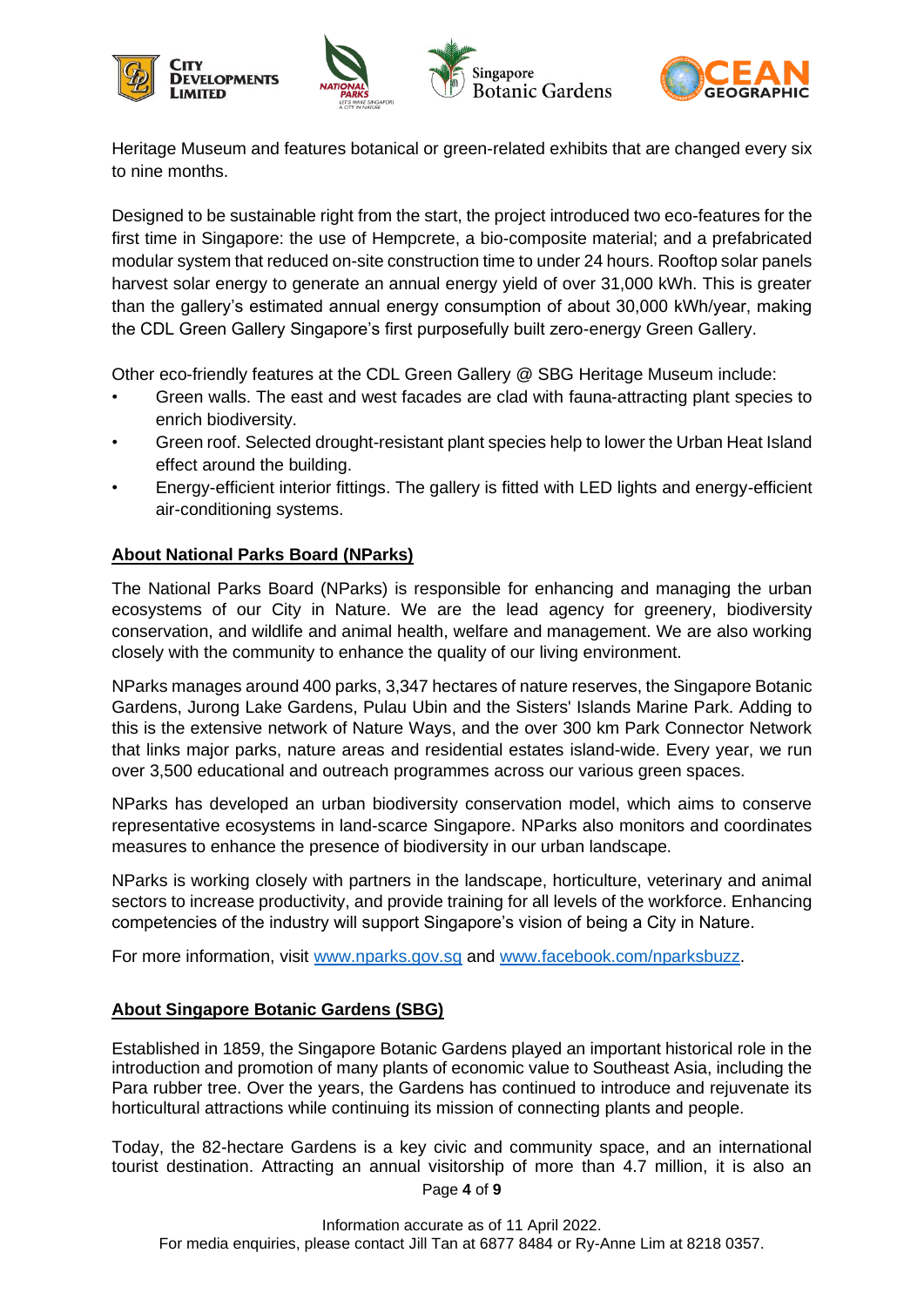





important institution for tropical botanical and horticultural research, education and conservation.

The Gardens showcases the best and most spectacular of tropical flora, including more than 10,000 types of plants and the region's most significant living collection of documented palms, orchids, cycads and gingers. Its historic 19<sup>th</sup>-century garden landscape is well preserved and includes the earliest ornamental designed lake in Singapore. Home to numerous heritage trees and a tract of primary rainforest, the Gardens is less than a 10-minute walk from the shopping belt in Orchard Road. The Gardens was inscribed as Singapore's first UNESCO World Heritage Site in 2015.

The Gardens was ranked the number one park in Asia in TripAdvisor's Travellers' Choice Awards for attractions in 2014. In 2012, it clinched the inaugural Garden of the Year Award by the Canadian Garden Tourism Council. In 2008, it was awarded the Michelin three-star rating and selected by Time Magazine as Asia's Best Urban Jungle.

The Singapore Botanic Gardens is managed by the National Parks Board. For more information, visit www.nparks.gov.sg/SBG and [www.facebook.com/singaporebotanicgardens.](http://www.facebook.com/singaporebotanicgardens)

#### **About Ocean Geographic (OG)**

Ocean Geographic explores the dynamics of our ocean – the source and cradle of all life on Earth. Ocean Geographic also looks at human cultures which have been dependent on the sea, and delves into deep and shallow sea exploration. Ocean Geographic Society inspires awareness, beauty and the importance of preserving the health of our ocean using arts and sciences supported by imagery from the world's leading underwater artists and photographers. Ocean Geographic was launched in 2007 by OceanNEnvironment Ltd, a charity organisation registered with Environment Australia.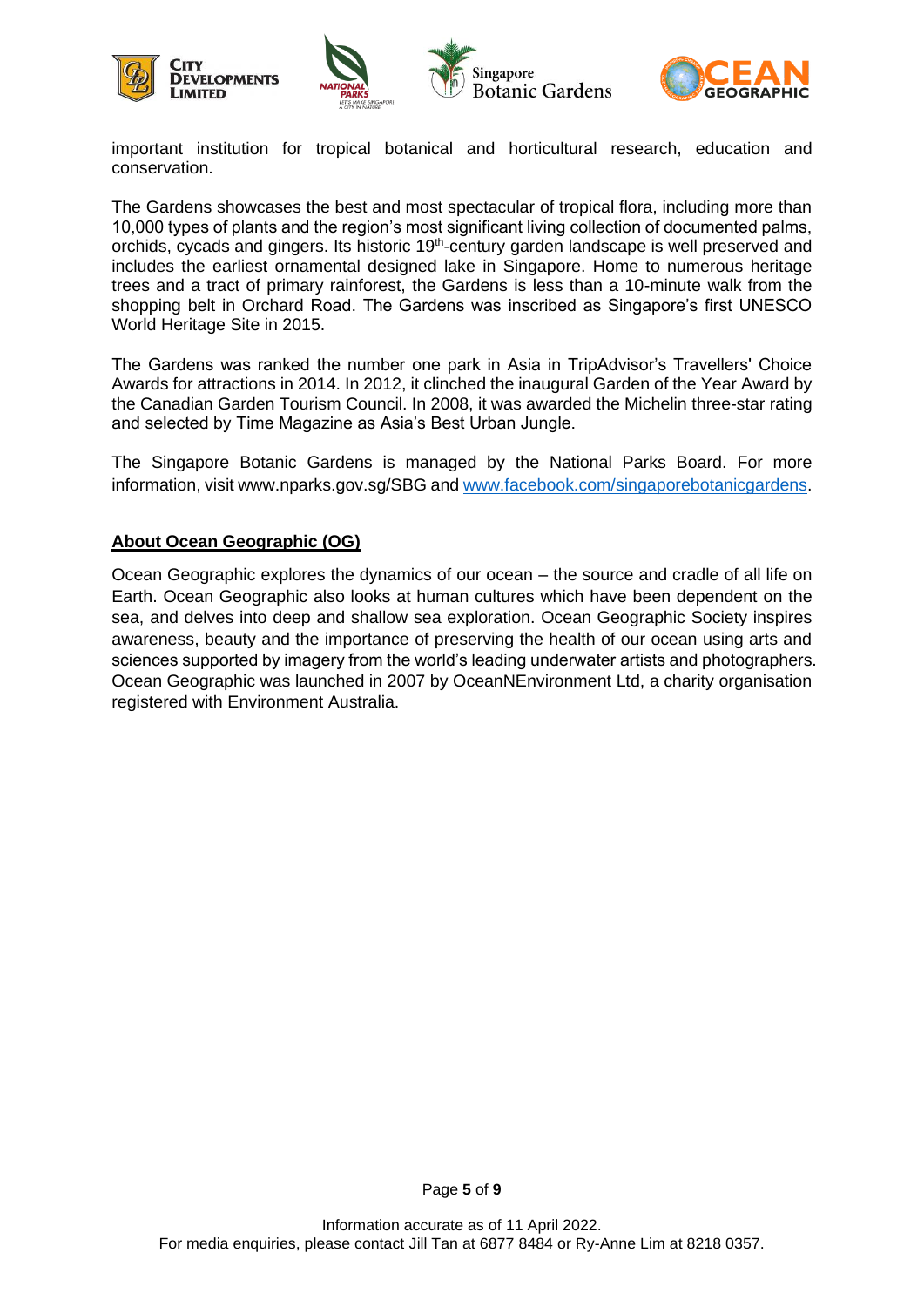







## **Annex A: Change the Present, Save the Ocean**

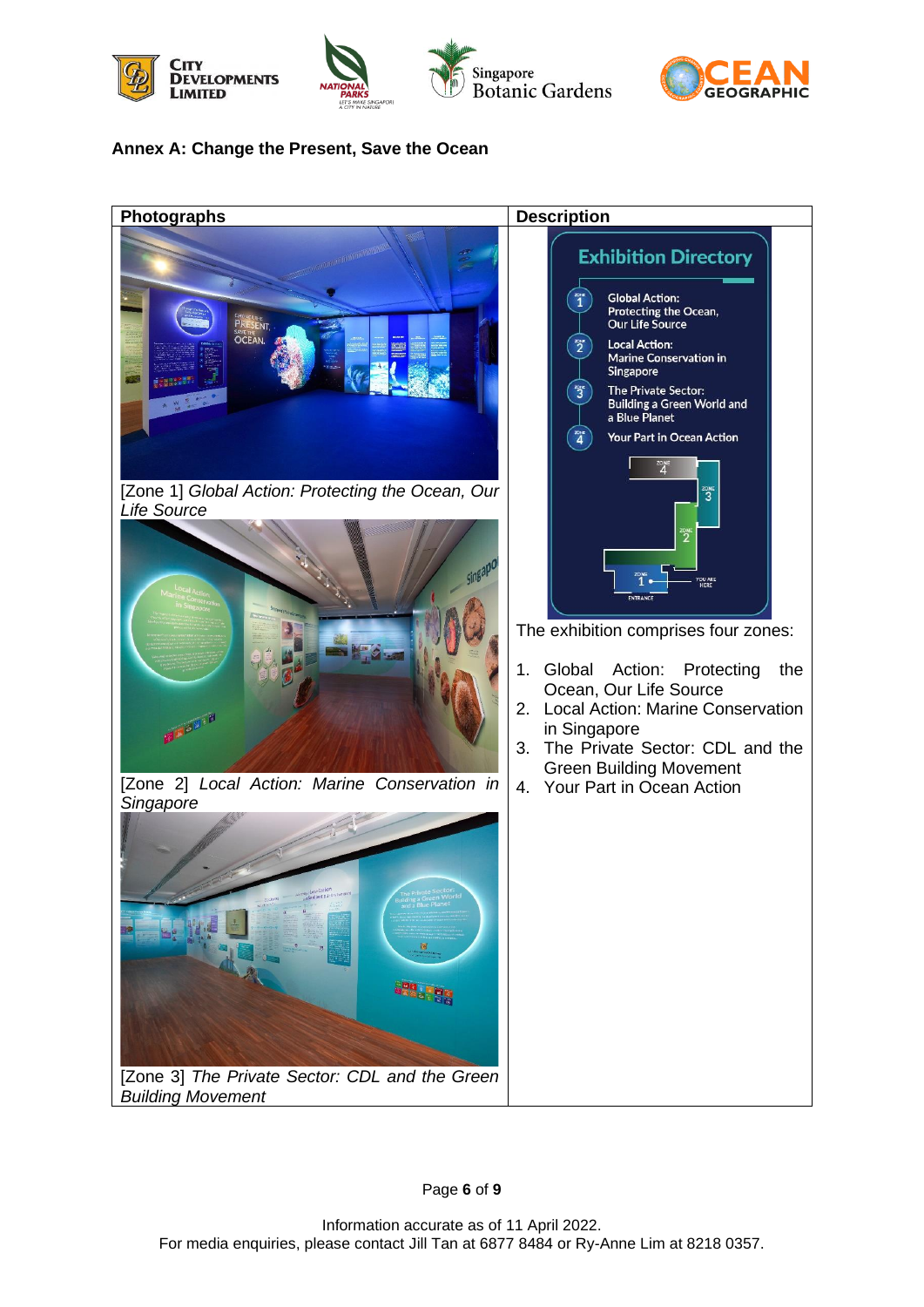





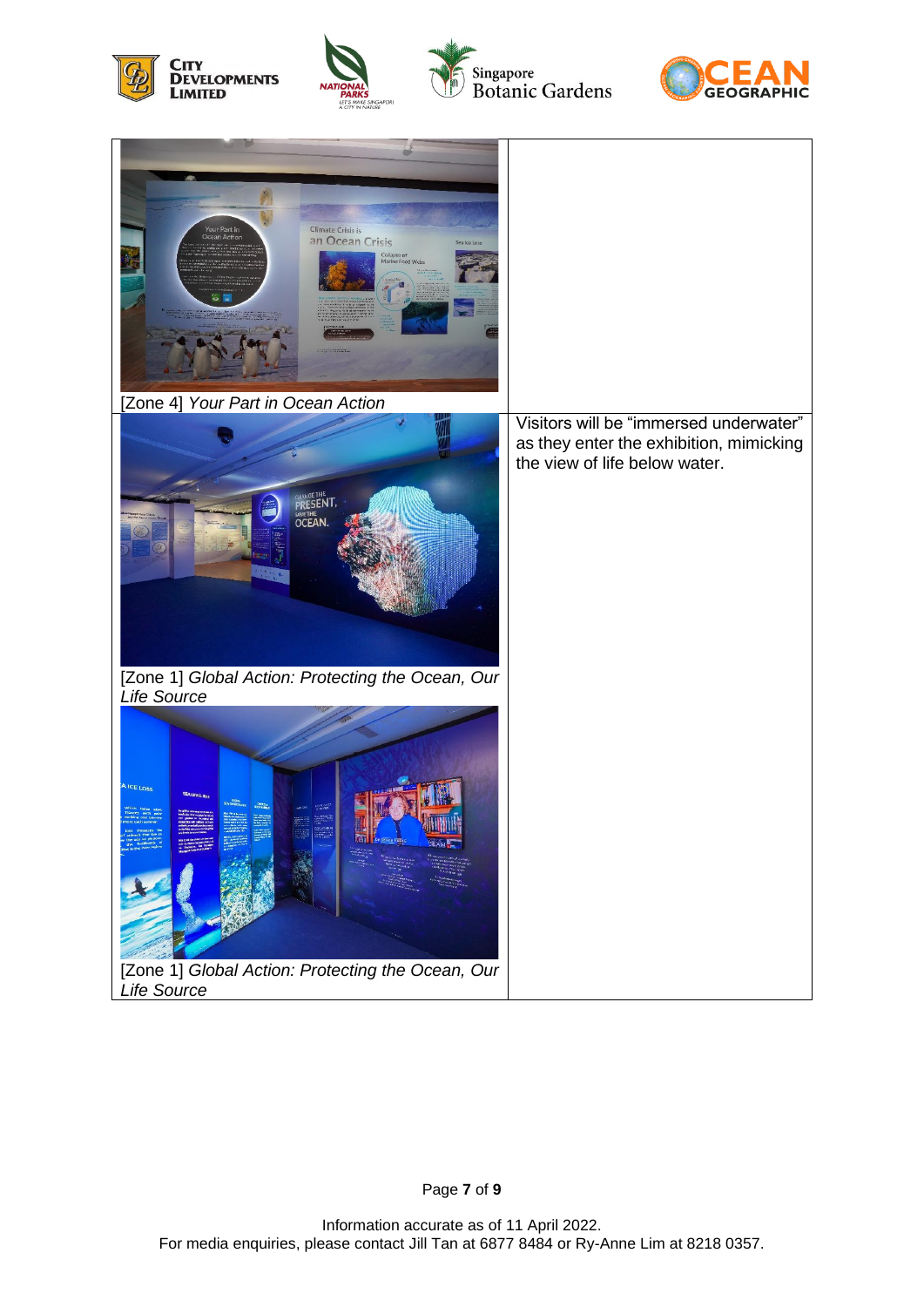







Page **8** of **9**